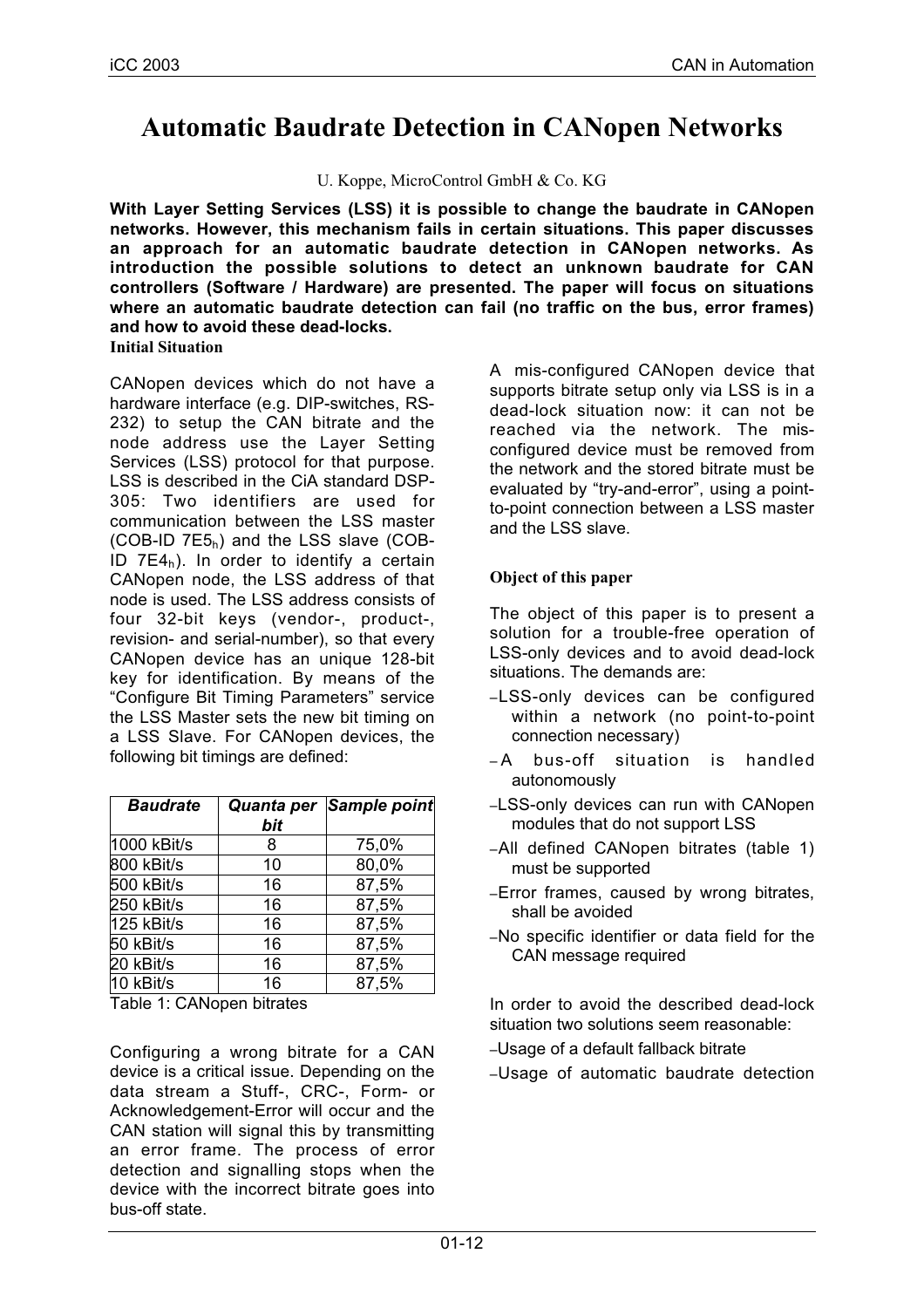## **Default Fallback Bitrate**

The "Default Fallback Bitrate" way can be implemented on any CAN controller by software: after detecting the bus-off state the device resumes with a low default bitrate (e.g. 20 kBit/s). This simple solution has several drawbacks, however. First, all devices in the CANopen network have to go through the bus-off state and they all have to be configured for the correct baudrate afterwards. Second, devices that do not support the "Default Fallback Bitrate" mechanism, will persist in the busoff state. And finally, even if the reason for the bus-off condition was not raised by a mis-configured LSS device, the network will be forced to a "default" bitrate. As this is not acceptable, this solution is not suitable and we have a closer look to automatic baudrate detection.

## **Automatic Baudrate Detection**

In order to meet the requirement that a running CAN network is not disturbed by error frames, it is not suitable to "test" the reaction of the network by sending out messages on all possible baudrates. The method for baudrate detection must be non-reactive for the complete CAN network. The two possible methods are:

- –Measure the time of a single bit
- –Suppress transmission of error frames ("Listen-Only" Mode)

# **Measuring the bittime**

Measuring the time of a single bit does not require a CAN controller, but a good and fast timer module inside a microcontroller. The concept has already been described in the application note AP2995 from Infineon. During the detection phase the CAN controller is switched off. The timer module measures in a consecutive process the length of a single bit inside the data stream. The main problem of the

method is to find one single dominant bit  $$ and only one – inside the frame. There is always one dominant bit inside a CAN frame which is surrounded by two recessive bits: the acknowledgement bit. But this is only true if there are at least two CAN nodes on the bus. Assuming only one active node (e.g. the CANopen manager is scanning the bus), this method requires a specified identifier field or data field, otherwise it will fail. Also the method requires a timer module, whereas the clock frequency should be higher than 10 MHz. For a clock frequency of 10 MHz the difference between 800 kBit/s and 1 MBit/s is just 2 timer ticks (refer to table 2).

| $f_{Timer}$<br>[MHz] | <b>CAN bitrate</b><br>[kBit/s] | <b>Expected</b><br>timer ticks |
|----------------------|--------------------------------|--------------------------------|
| 10                   | 500                            | 20                             |
| 10                   | 800                            | 12                             |
| 10                   | 1000                           | 10                             |
| 24                   | 500                            | 48                             |
| 24                   | 800                            | 30                             |
| 24                   | 1000                           | 24                             |

Table 2: Timer ticks for measuring a single dominant bit

Due to the drawback that at least two active nodes are required and the high demands on the timer module this approach does not seem suitable.

#### **Analyzing in "Listen-Only" Mode**

The "Listen-Only" mode is a feature that has already been implemented in several CAN controllers, e.g. the SJA1000 (Philips), TwinCAN (Infineon) or inside the CANary family (Atmel). In "Listen-Only" mode the CAN controller can only listen to the CAN receive line without acknowledging the received messages on the bus. It cannot send any messages in this mode. However, the error flags are updated so that the bit timing can be adjusted until no error occurs.

The necessary software algorithm is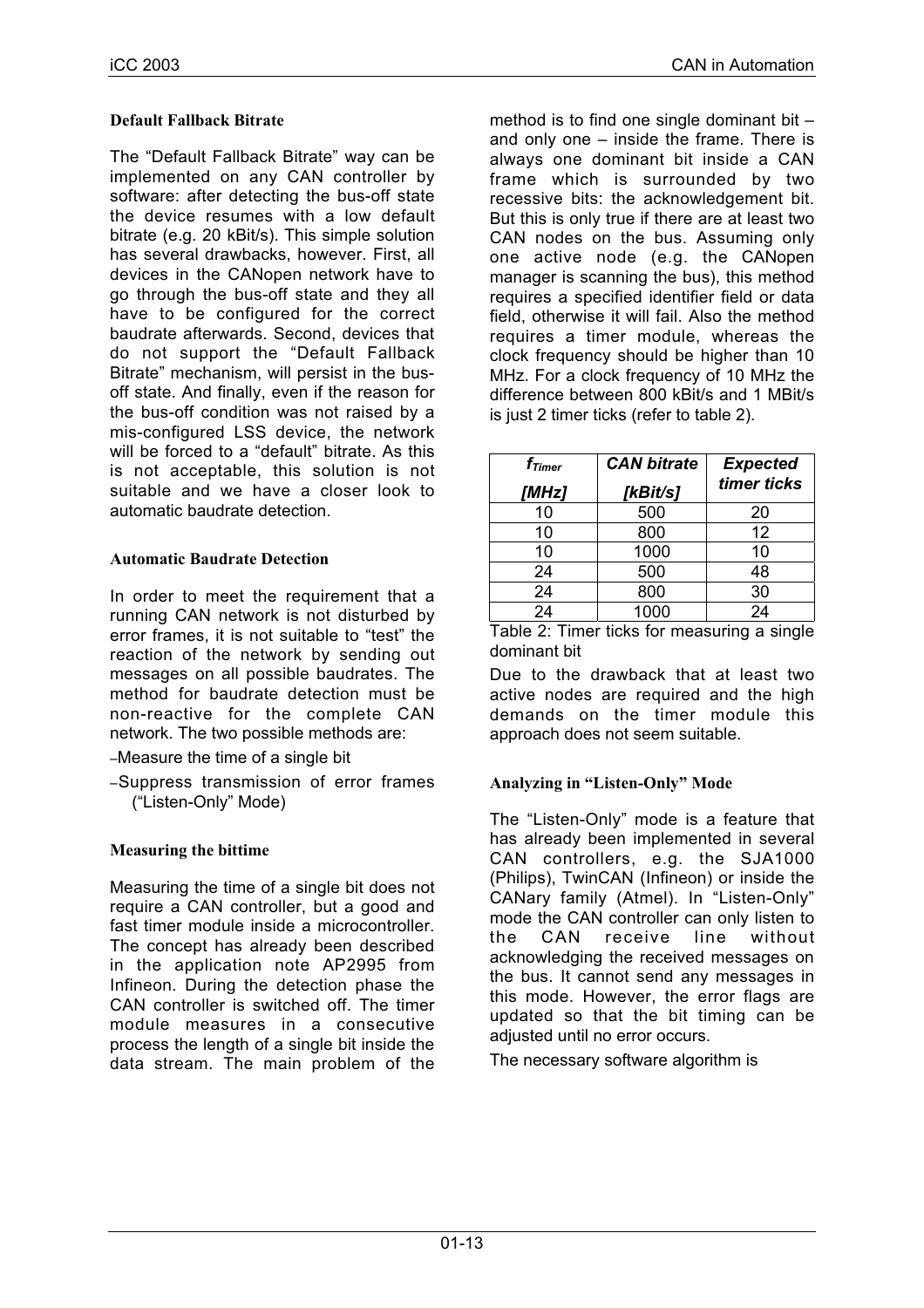shown in figure 1. The CAN controller is initialized for acceptance of all messages (i.e. the global / local mask is set to 0). The bit timing values of the first possible CANopen baudrate (10 kBit/s) is loaded and the controller is switched into "Listen-Only" mode. Assuming that there is traffic on the network and the baudrate is correct, the message is accepted. The error registers will not change and the flag for message reception is set inside the CAN controller. This means the correct baudrate has been detected.

Assuming the baudrate is not correct, the error flags will be updated (Stuff-, CRC- or Form-Error). In this case the CAN controller is switched off and the next possible bit timing values are loaded from the baudrate table.







Fig. 1: Algorithm for baudrate detection in "Listen-Only" mode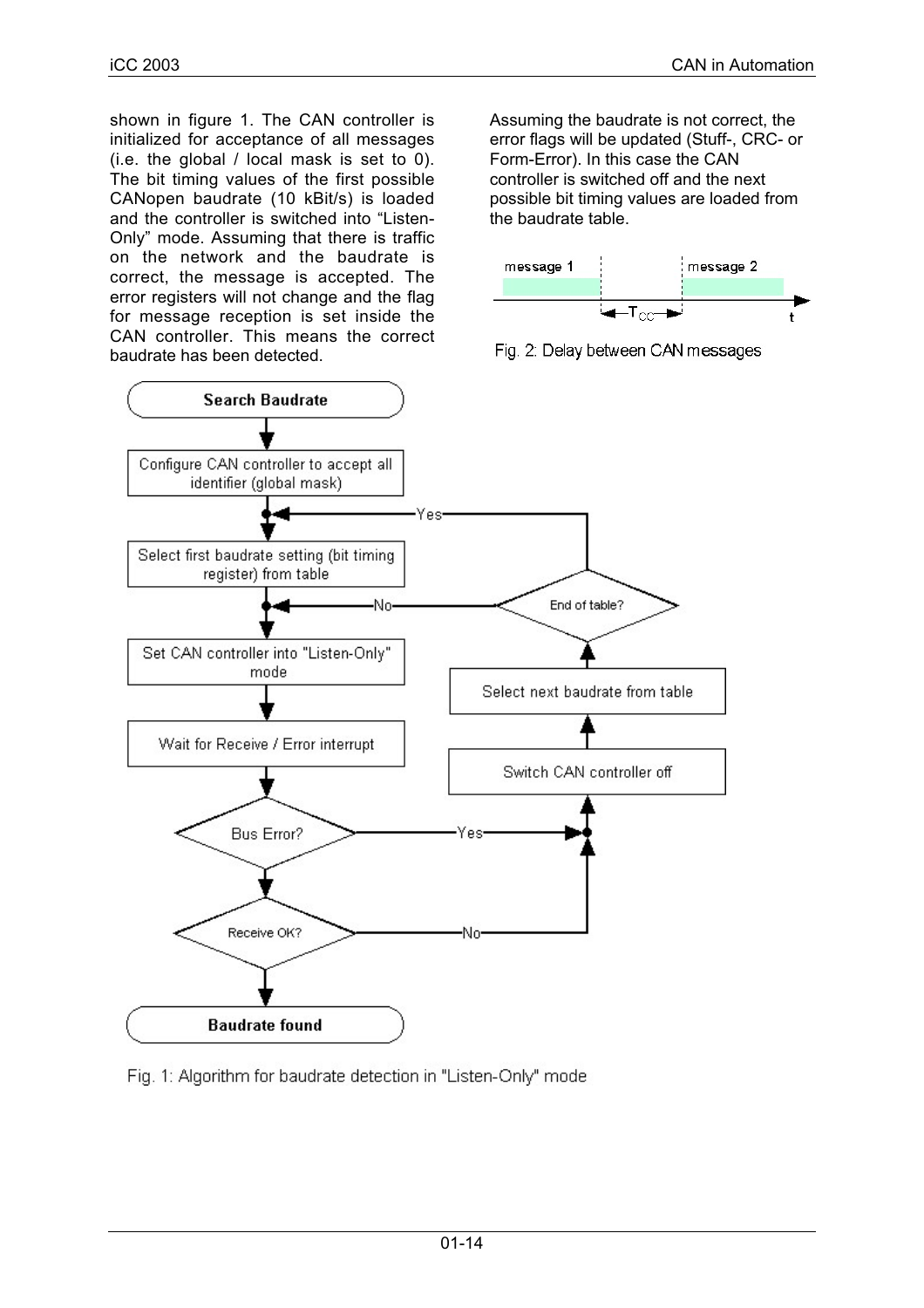The maximum number of required messages to find the correct baudrate is eight (i.e. the number of defined CANopen bitrates). However, it must be taken into account that a delay between the CAN messages is required, as shown in figure 2. The delay  $T_{cc}$  is the time to configure the CAN controller (switch CAN controller off, select next baudrate, set CAN controller into "Listen-Only" mode).

### **CAN controller without "Listen-Only"**

CAN controller without a builtin "Listen-Only" mode require an additional external hardware. The external hardware is shown in figure 2 and consists of an AND-Gate and an OR-Gate.



Fig. 3: External Hardware

For the given circuit it is assumend that the dominant bit is transmitted as a high level between the CAN controller and the CAN transceiver, a recessive bit is transmitted as low level. Most CAN controllers use this setup as default. CAN controller with a configurable output stage (e.g. AN82527) must be configured in that way.

An additional output pin of the microcontroller is used to select between normal operation and "Listen-Only" mode. In "Listen-Only" mode the corresponding pin of the AND-gate is held on low level. The output of the AND-gate is tied to a low level, meaning that a recessive level is at the TX-input of the CAN transceiver all the time. But the CAN controller must detect its own frames (Acknowledgement, error frames) in order to handle the internal state machine correctly. This is achieved by feeding the Tx-CAN line into an ORgate. The Tx-CAN line is OR-ed with the receive signal of the CAN transceiver. The result is shown in table 3.

| <b>Tx-CAN</b>                            | Rx-                | <b>Rx-CAN</b> |  |
|------------------------------------------|--------------------|---------------|--|
|                                          | <b>Transceiver</b> |               |  |
| Recessive                                | Recessive          | Recessive     |  |
| Recessive                                | Dominant           | Dominant      |  |
| Dominant                                 | Recessive          | Dominant      |  |
| Dominant                                 | Dominant           | Dominant      |  |
| Table 3: Rx-CAN with additional hardware |                    |               |  |

By means of the OR-gate the CAN controller can detect the frames on the bus and its own responses (e.g. Acknowledgement).

The circuit is switched in normal operation when the "Listen-Only" pin is held on a high level. For detection of the unknown baudrate the algorithm from figure 1 is used.

# **Bus Traffic Requirements**

In order to detect the unknown baudrate, at least one "good" reception is required. The number of necessary frames on the bus depends on the configuration of the CANopen network, as shown in figure 4.

Configuration 1 consists of a CANopen manager and devices with automatic baudrate detection. When the CANopen manager starts to configure the network, none of the CANopen slaves can sent an acknowledge. This means the very first message is repeated until the devices have found the correct baudrate.